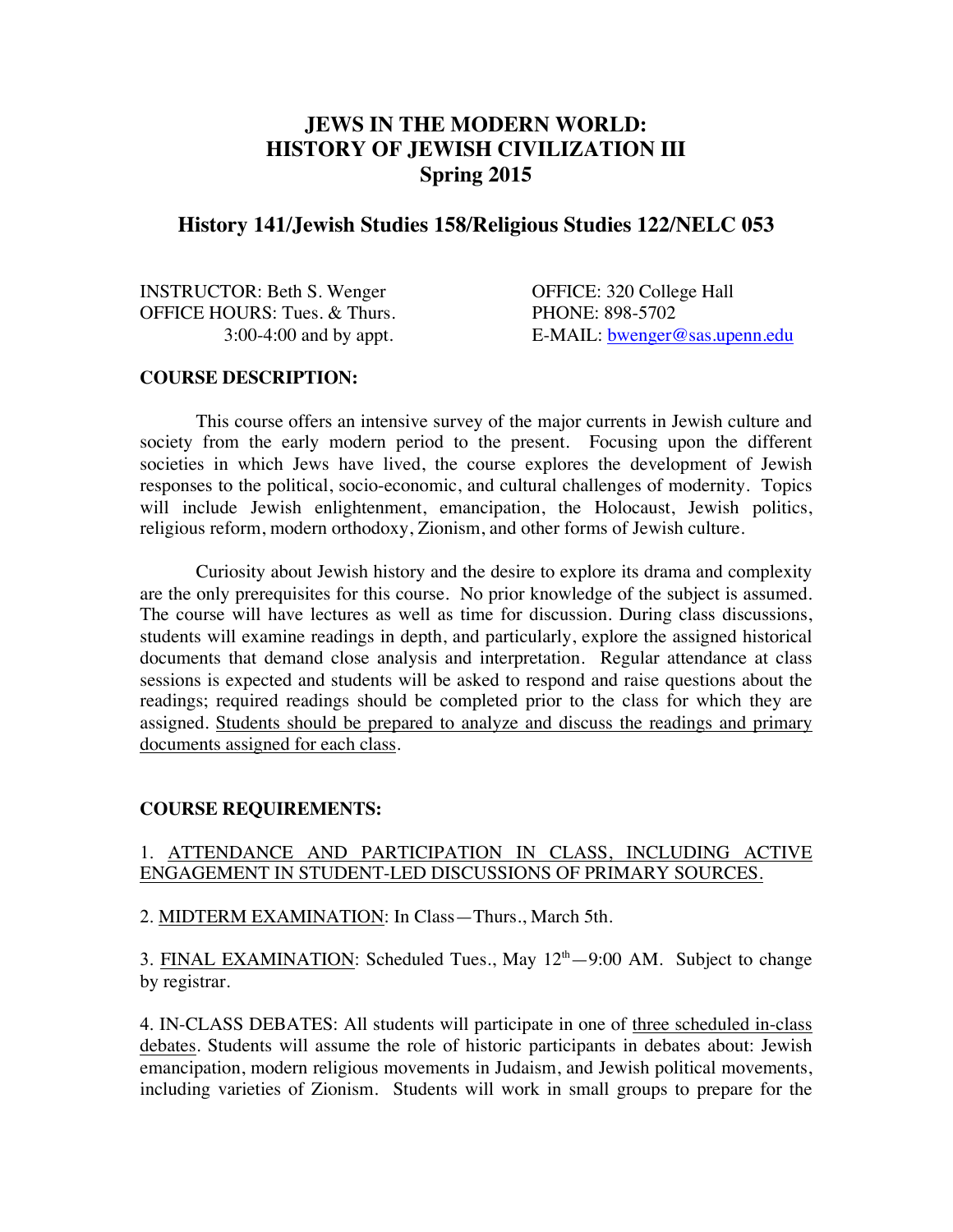debates and will divide the various positions that each student will represent. There should be exchange and discussion among the groups in each debate.

5. PRIMARY SOURCE ANALYSIS: This 5-7 page paper should be a close historical analysis of a primary source--a memoir, political or religious tract, autobiography, or collection of documents. A list of suggested sources is available on Canvas under "Primary Source Assignment" at the bottom of the home page. Other research topics will be permitted with the permission of the instructor.

# **PAPERS DUE IN CLASS ON APRIL 2.**

## **GRADING:**

| Midterm Exam                             | 25%    |
|------------------------------------------|--------|
| Class debate                             | 10%    |
| Primary Source Analysis                  | 25%    |
| Final Exam                               | 30%    |
| Participation and student-led discussion | $10\%$ |

## **-LATE WORK WILL BE PENALIZED WITH A LOWER GRADE -NO EXTENSIONS WILL BE GRANTED**

**ACADEMIC INTEGRITY**: Penn's Code of Academic Integrity defines Plagiarism as using the ideas, data, or language of another without specific or proper acknowledgement. Standards of academic integrity will be strictly enforced.

# **BOOKS AVAILABLE AT PENN BOOK CENTER** (34<sup>th</sup> and Sansom):

- Paul Mendes-Flohr and Jehuda Reinharz, eds., *The Jew in the Modern World: A Documentary History*. Second Edition. New York: Oxford University Press, 2011. [**must be THIRD edition**]
- Hasia R. Diner, *The Jews of the United States, 1654 to 2000*. Berkeley: University of California Press, 2004.
- David Engel, *The Holocaust, the Third Reich, and the Jews* Harlow, England; New York: Longman, 2000*.*

\*Books ordered for purchase will also be available at Rosengarten Reserve, Van Pelt Library.

- All other required readings for the course are available through Canvas:
	- o Please look for the course under HIST141-401-15A

### **COURSE SCHEDULE**

**Jan. 15 Introduction**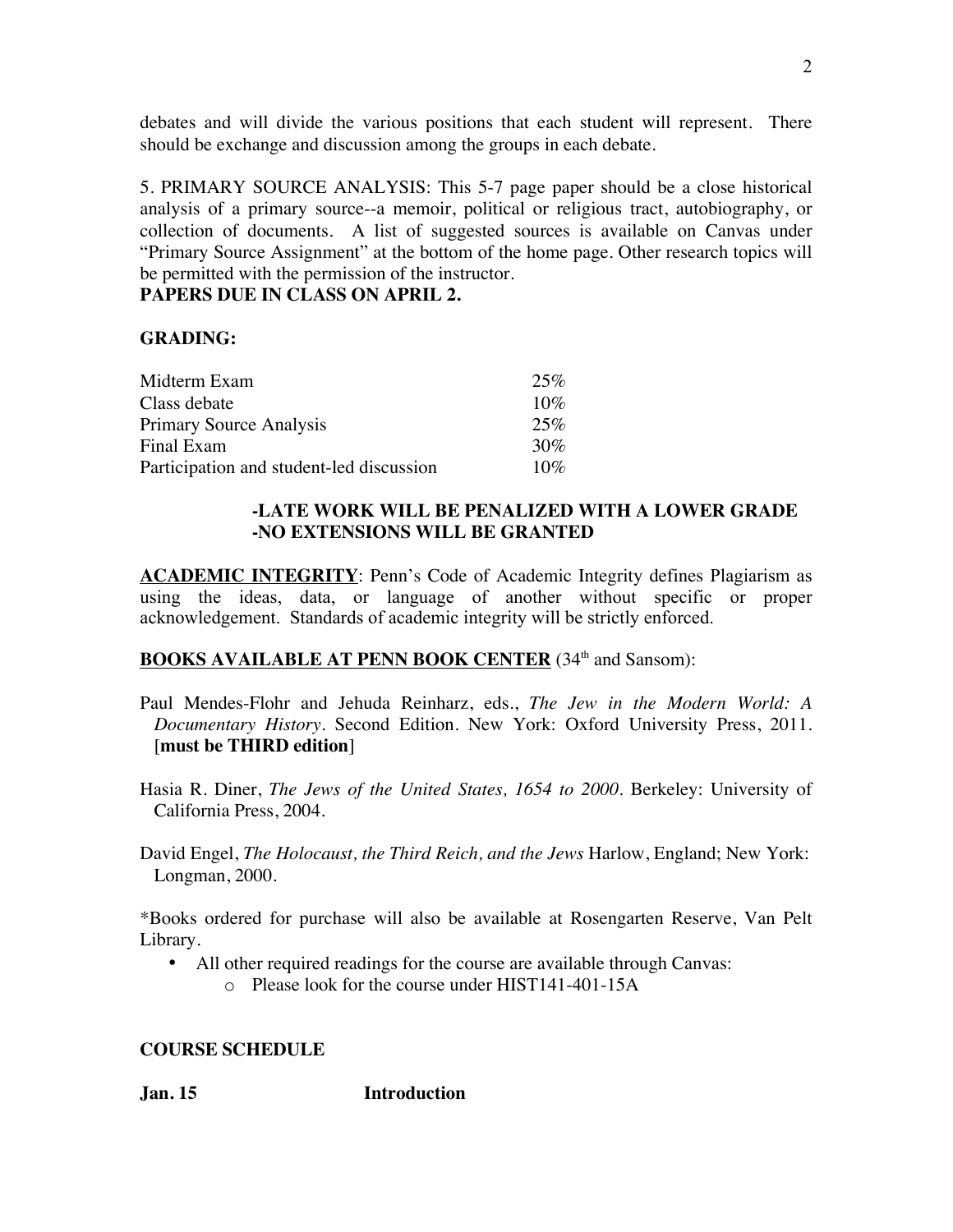### **Jan. 20 Harbingers of Modernity**

Dean Phillip Bell, *Jews in the Early Modern World*, pp. 93-141.

Mordechai Breuer, "The Early Modern Period," in Michael Meyer, ed., *German-Jewish History in Modern Times*, vol. 1., pp. 117-26 (begin on p. 117 with section on Court Jews).

#### **Documents**:

Paul Mendes-Flohr and Jehuda Reinharz, eds., *The Jew in the Modern World*, pp. 62-65.

### **Jan. 22 – 27 Enlightenment and Haskalah**

Lois Dubin, "Enlightenment and Emancipation," in Nicholas De Lange and Miri Freud-Kandel eds., *Modern Judaism: An Oxford Guide*, pp. 29-37.

Nicholas De Lange, *The Illustrated History of the Jewish People*, pp. 199-209.

John Efron, Steven Weitzman, et. al, *The Jews: A History*, "The Haskalah in Western Europe," pp. 269 (bottom first column) –74 (bottom first column).

### **Documents**:

Jan. 22: Mendes-Flohr and Reinharz, eds., *The Jew in the Modern World*, pp. 12-15, 27- 36, 54-58.

Jan. 27: Mendes-Flohr and Reinharz, eds., *The Jew in the Modern World*, pp. 42-45, 73- 77, 102-103.

## **Jan. 29 – Feb. 3 Emancipation in Western Europe and the Reorganization of the Jewish Community**

De Lange, *The Illustrated History of the Jewish People*, pp. 210-16.

Michael Brenner, *A Short History of the Jews*, pp. 189-200.

Robert Liberles: "Emancipation and the Structure of Community in the Nineteenth Century," *Leo Baeck Institute Yearbook* 31 (1986), pp. 51-67.

#### **Documents**:

Jan. 29: Mendes-Flohr and Reinharz, eds., *The Jew in the Modern World*, pp. 123-30.

Feb. 3: Mendes-Flohr and Reinharz, eds., *The Jew in the Modern World*, pp. 148-59.

"Organic Ordinance" – on Canvas

#### **\*\*\* Class Debate #1 on Jewish emancipation on JAN. 29.**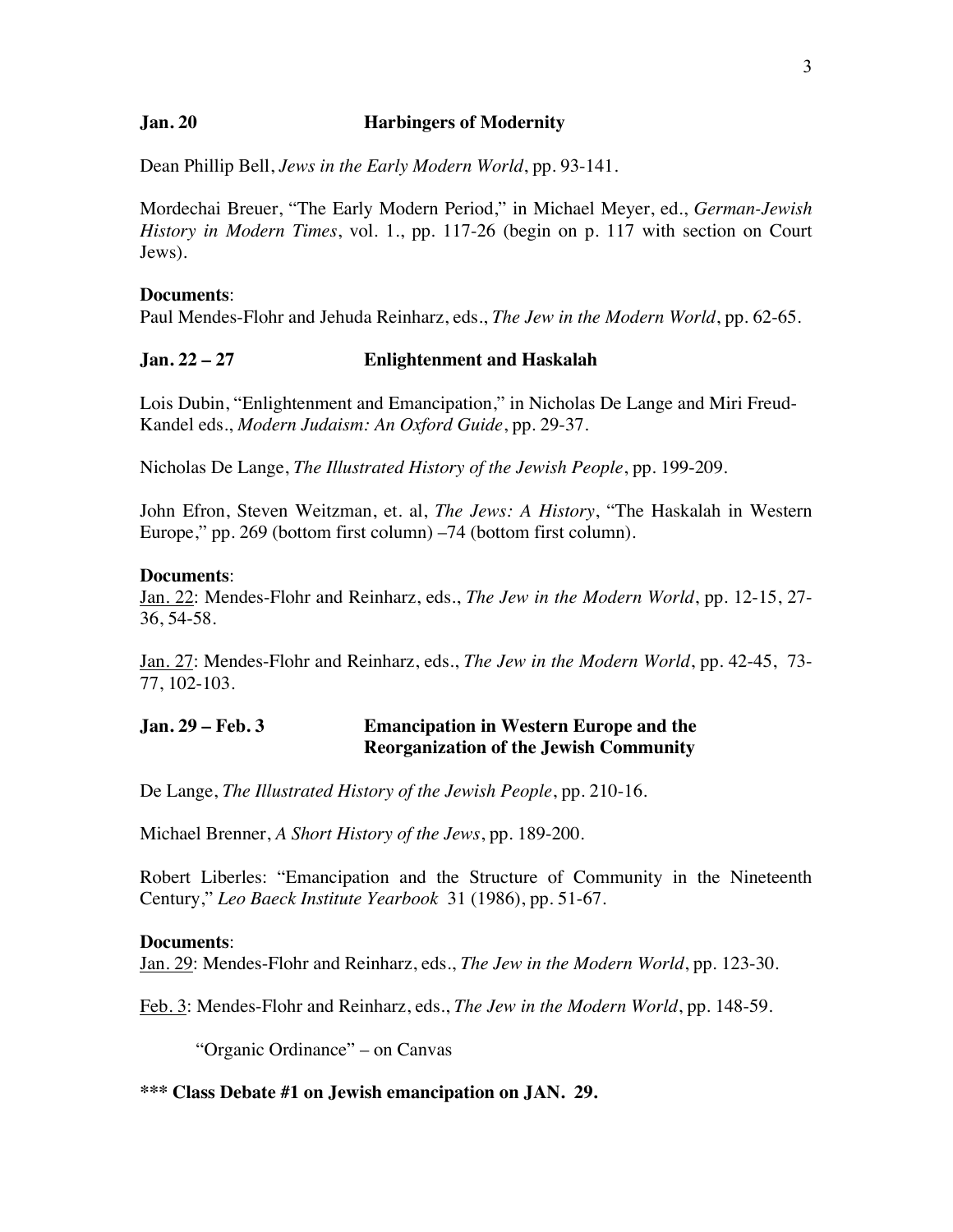# **Feb. 5 The Social Consequences of Emancipation: Acculturation and Mobility**

Steven M. Lowenstein, "The Beginning of Integration 1780-1870," in Marion Kaplan ed., *Jewish Daily Life in Germany, 1618-1945*, pp. 93-171.

Marion Kaplan, "Tradition and Transition: Jewish Women in Imperial Germany," in Judith R. Baskin ed., *Jewish Women in Historical Perspective*, pp. 202-21.

### **Documents**:

Mendes-Flohr and Reinharz, eds., *The Jew in the Modern World*, pp. 115-120, 463.

# **Feb. 10–12 The Emergence of Modern Varieties of Judaism**

De Lange, *The Illustrated History of the Jewish People*, pp. 216-224.

Ismar Schorsch, "Zacharias Frankel and the European Origins of Conservative Judaism," *Judaism* 30:3 (Summer 1981), pp. 344-54.

Michael Meyer, "Jewish Religious Reform & Wissenschaft des Judentums . . .", *Leo Baeck Institute Yearbook* 16 (1971), pp. 19-41.

Moshe Samet, "The Beginnings of Orthodoxy," *Modern Judaism* 8:3 (Oct. 1988), pp. 249-69.

### **Documents**:

Feb. 10: Mendes-Flohr and Reinharz, eds., *The Jew in the Modern World*, pp. 182-92, 201-209.

Feb. 12: Mendes-Flohr and Reinharz, eds., *The Jew in the Modern World*, pp. 240-45, 217-31.

**Feb. 17 Class Debate #2: Modern religious movements in Judaism**

# **Feb. 19 East European Jewry and Its Traditional Cultures; Hasidism and Its Opponents**

De Lange, *The Illustrated History of the Jewish People*, pp. 224-33.

John Efron, Steven Weitzman, et. al, *The Jews: A History*," pp. 260-69 (until bottom first column).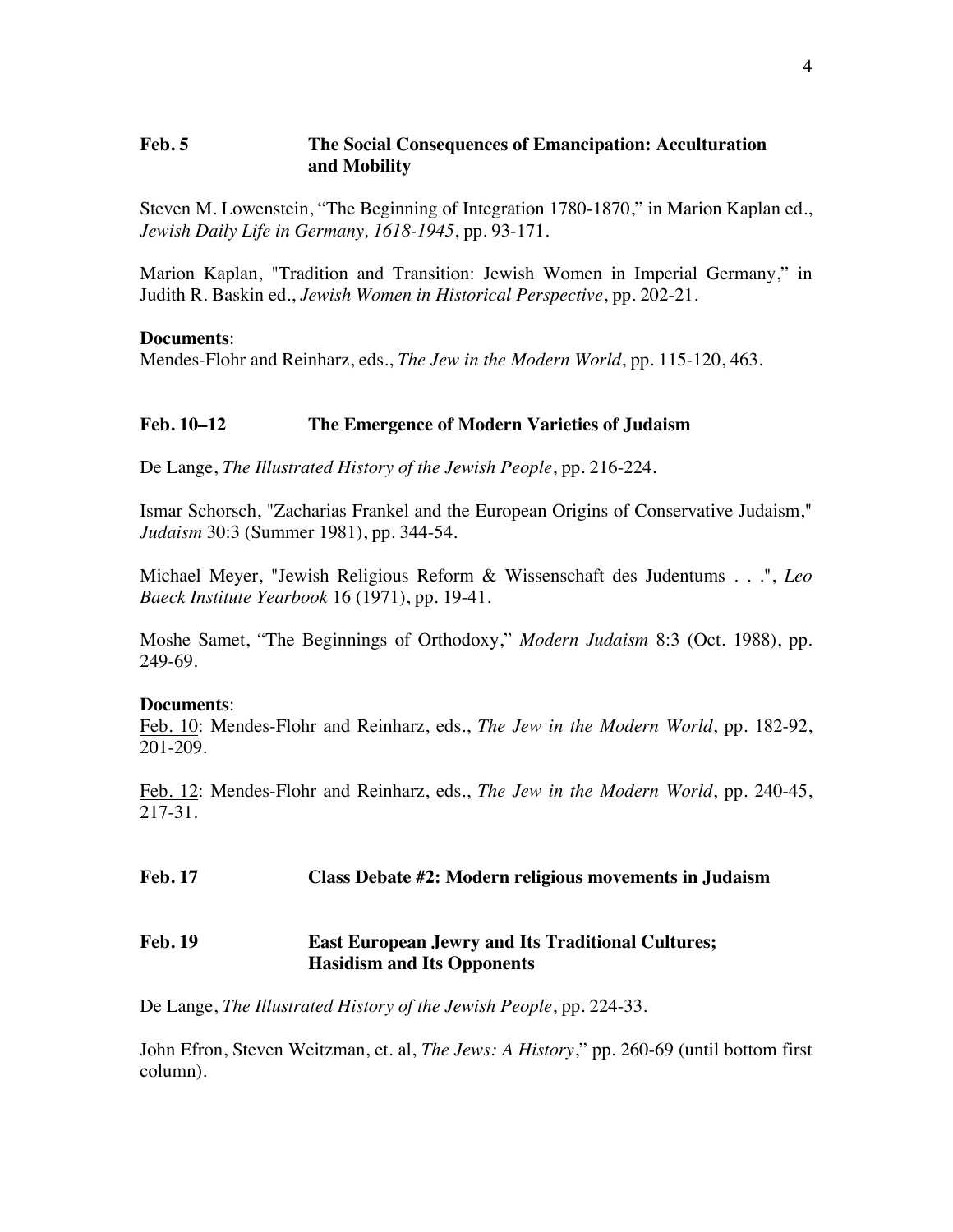Chava Weissler, "Prayers in Yiddish and the Religious World of Ashkenazic Women," in Judith Baskin, ed., *Jewish Women in Historical Perspective*, pp. 159-81.

# **Documents**:

Hallo, et. al., *Heritage: Civilization and the Jews, Source Reader*, pp. 190-94 (on Canvas).

Mendes-Flohr & Reinharz, eds., *The Jew in the Modern World*, pp. 365-71.

# **Feb. 24 – 26 East European Jewry in the Nineteenth and Early Twentieth Centuries**

Israel Bartal, *The Jews of Eastern Europe, 1772-1881*, pp. 58-69.

Michael Stanislawski, *Tsar Nicholas I and the Jews*, pp. 49-154.

### **Documents**:

Feb 24: Mendes-Flohr and Reinharz, eds., *The Jew in the Modern World*, pp. 350-55, 359-65, 381-85.

Moses Leib Lilienblum, "Sins of Youth," in Dawidowicz, *The Golden Tradition*, pp. 119- 29 (on Canvas).

Feb. 26: Mendes-Flohr and Reinharz, eds., *The Jew in the Modern World*, eds., pp. 356, 388-91, 397-402.

# **Mar. 3 The Rise of Modern Anti-Semitism**

John Efron, Steven Weitzman, et. al, *The Jews: A History*, pp. 298 (middle first column) - 309 (middle first column).

# **Documents**:

Mendes-Flohr and Reinharz, eds., *The Jew in the Modern World*, pp. 302-307, 317-22, 333-36, 339-42.

# **Mar. 5 Midterm Exam**

# **Mar. 17 – 19 The Zionist Revolution**

Shlomo Avineri, *The Making of Modern Zionism: The Intellectual Origins of the Jewish State*, pp. 3-13.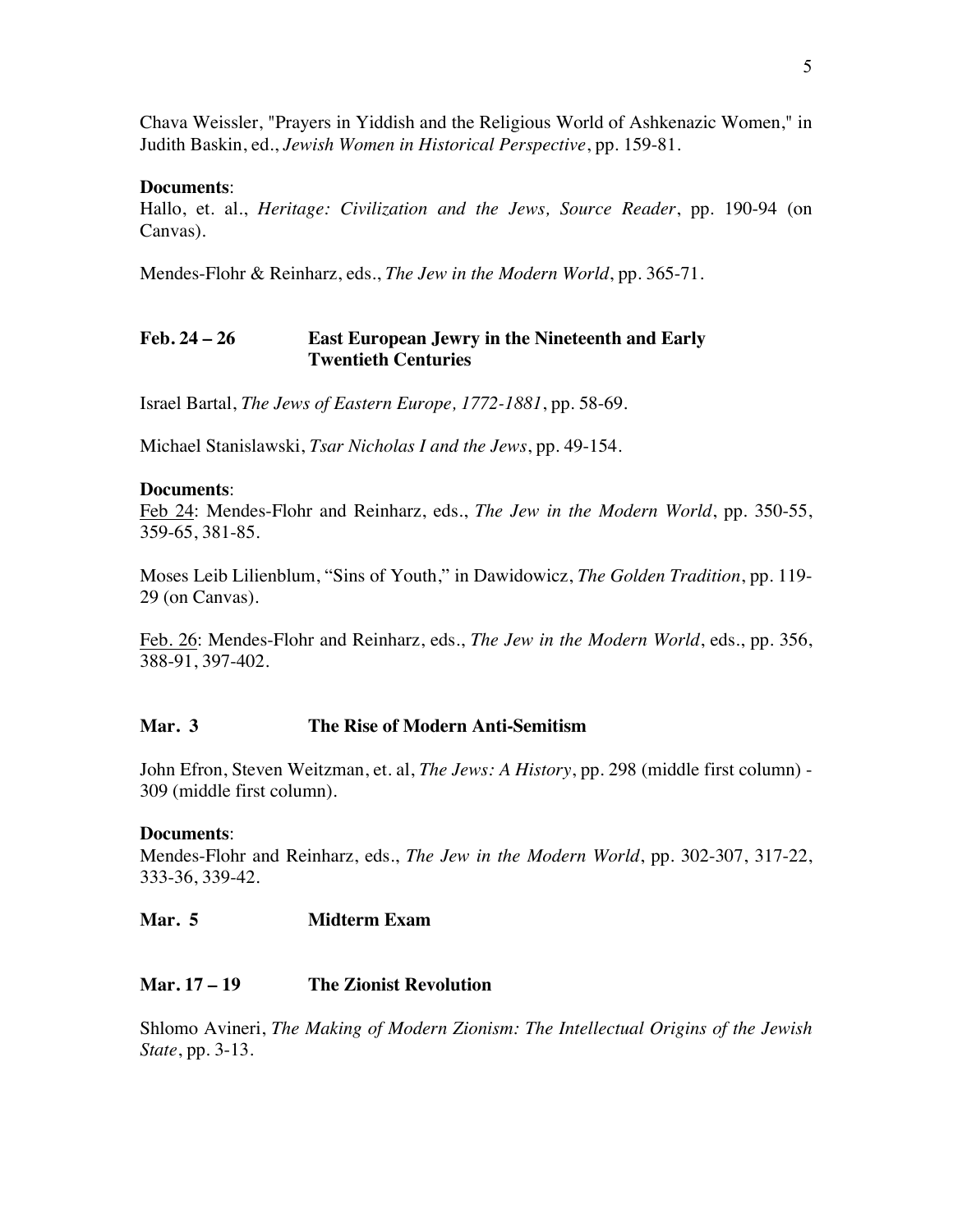David Biale, *Eros and the Jews: From Biblical Israel to Contemporary America*, pp. 176- 203.

## **Documents**:

Mar. 17: Arthur Hertzberg, *The Zionist Idea*, pp. 315-27, 369-86, 417-31 (on Canvas).

Mar. 19: Arthur Hertzberg, *The Zionist Idea*, pp. 200-30, 249-77 (on Canvas).

Mendes-Flohr and Reinharz, eds., *The Jew in the Modern World*, pp. 588-89, 605, 622- 23, 660, 888 (Table XVI).

**Mar. 24 Class Debate #3:** Jewish political movements, including varieties of Zionism

## **Mar. 26 – 31 The Rise of American Jewry**

Hasia R. Diner, *The Jews of the United States*, pp. 13-154.

### **Documents**:

Mar. 26: Mendes-Flohr and Reinharz, eds., *The Jew in the Modern World*, pp. 501-503, 517-18, 521-22, 525-26.

Mar. 31: Mendes-Flohr and Reinharz, eds., *The Jew in the Modern World*, pp. 532-35, 537-41, 550-70.

### **Apr. 2 European Jewry in the Interwar Years**

John Efron, Steven Weitzman, et. al, *The Jews: A History*, pp. 338-57.

### **Documents**:

Mendes-Flohr and Reinharz, eds., *The Jew in the Modern World*, pp. 407-17, 422-23, 428-29, 660.

### **Apr. 7 – 9 The Holocaust**

David Engel, *The Holocaust, the Third Reich, and the Jews*, pp. 1-87, (and documents, pp. 92-94).

### **Documents**:

Apr. 7: Mendes-Flohr and Reinharz, eds., *The Jew in the Modern World*, pp. 716-22, 729-31, 735-37, 751-54.

Apr. 9: Mendes-Flohr and Reinharz, eds., *The Jew in the Modern World*, pp. 755-67, 787-88.